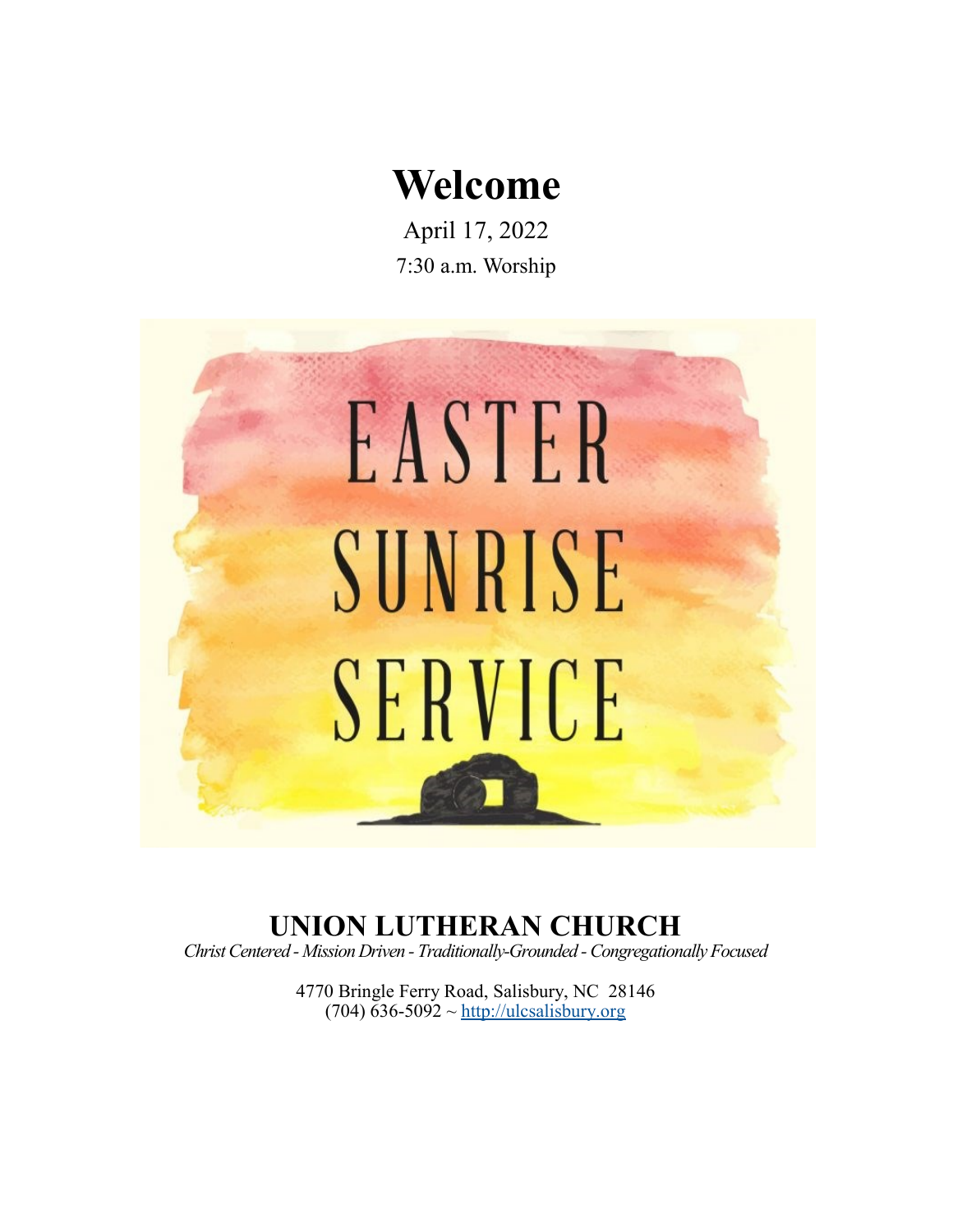#### WELCOME AND ANNOUNCEMENTS

*The offering is received before worship. All loose offering will go towards the Building and Repair Fund. During the month of April, the Benevolence Teaching Moment is on the NALC Disaster Response. Please prayerfully consider giving to the Benevolence Fund.*

RESPONSIVE DIALOGUE

- L Alleluia, he is risen!<br>C He is risen indeed!
- **C He is risen indeed!**
- L The great stone is rolled away, the tomb is empty!<br>  $C$  He is risen, Alleluia!
- **C He is risen, Alleluia!**
- L Death has lost its sting.
- **C Sin and Satan must give up**
- L their power and their bondage.<br>  $C$  Alleluia, he is risen. We've he
- **C Alleluia, he is risen. We've heard the Good News!**
- L Did you hear the Good News?

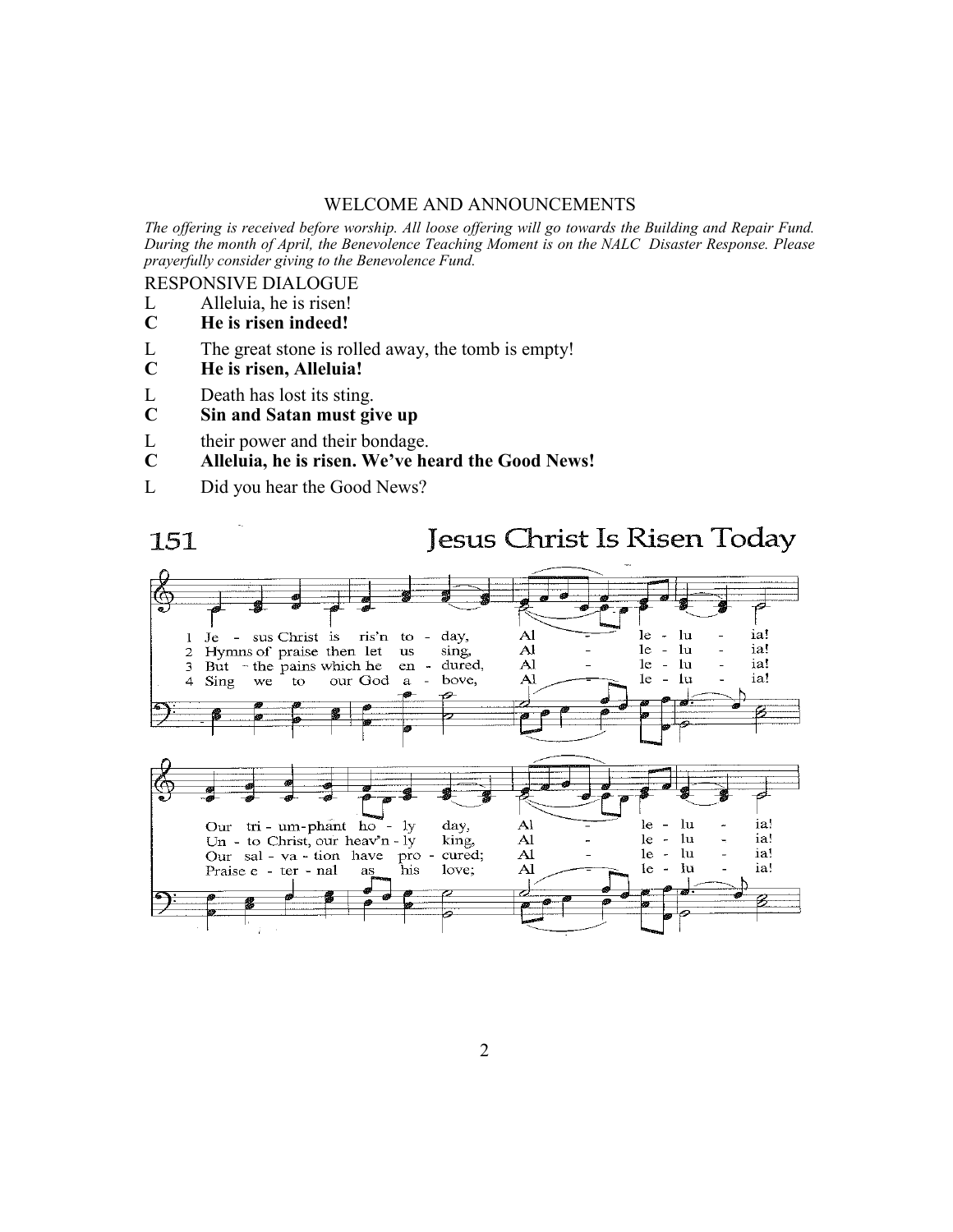

#### PRAYER OF THE DAY

P Let us pray. O God, for our redemption you gave your only-begotten Son, Jesus Christ, to suffer death on the cross, and by his glorious resurrection have delivered us from the power of the enemy. Grant us so to die daily to sin, that we may evermore live with him who died and rose again for us. Grant this, we pray, through the same Jesus Christ, our Lord, who lives and reigns with you and the Holy Spirit, one God, now and forever. Amen.

## **C Amen**

#### PSALM READING

*Men and Women read alternate verses.*

- M Hallelujah! Praise God in his sanctuary;
- *W* praise him in his mighty heavens.
- M Praise him for his acts of power;
- *W* Praise him for his surpassing greatness.
- M Praise him with the sounding of the trumpet;<br> $W$  Praise him with harp and lyre.
- Praise him with harp and lyre.
- M Praise him with tambourine and dance;
- *W* Praise him with strings and flute.
- M Let everything that has breath
- *W* Praise the Lord. Hallelujah!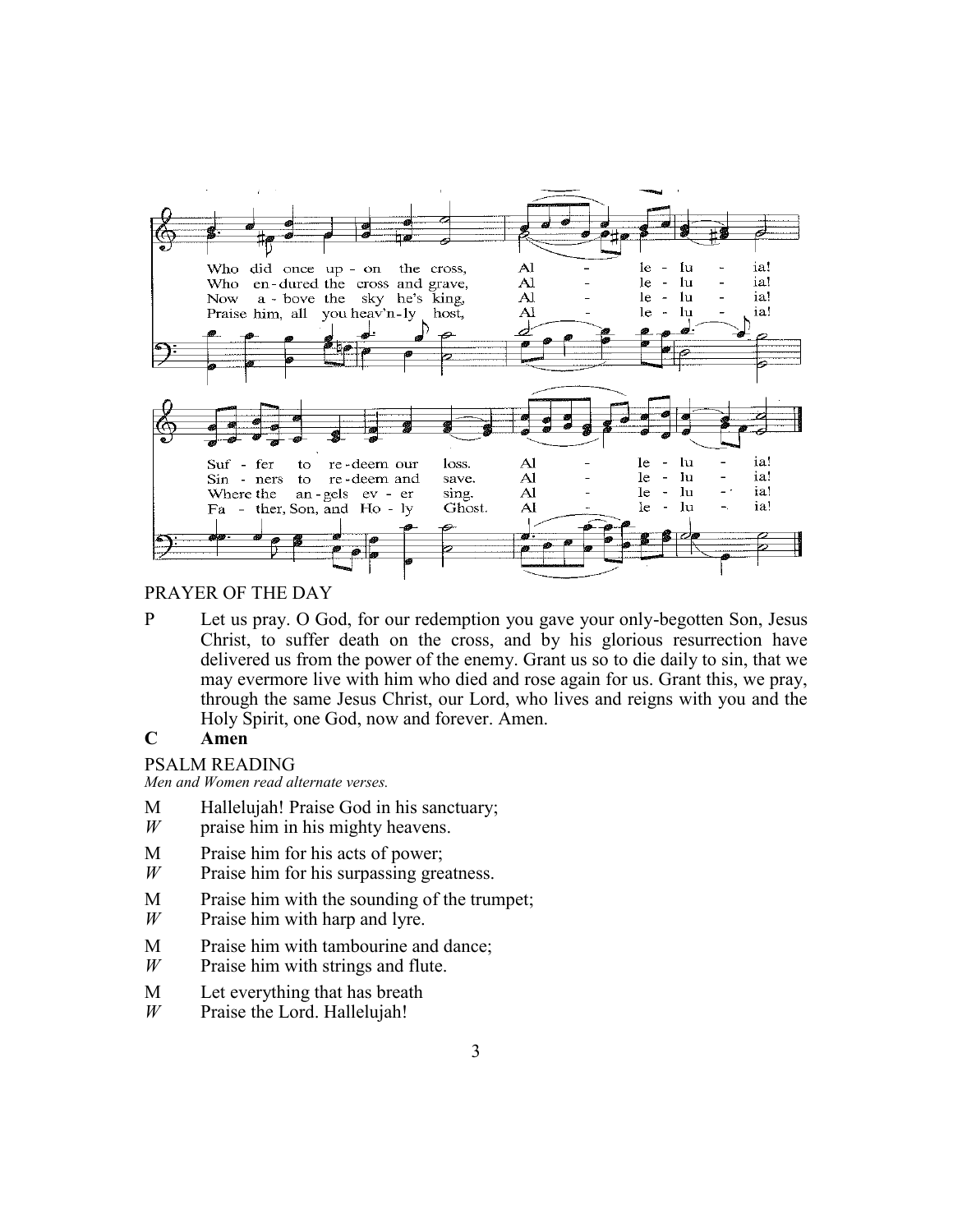#### FIRST LESSON: Job 19:23-27

<sup>23</sup>"Oh that my words were written! Oh that they were inscribed in a book!  $24$ Oh that with an iron pen and lead they were engraved in the rock forever!  $^{25}$ For I know that my Redeemer lives, and at the last he will stand upon the earth.  $^{26}$ And after my skin has been thus destroyed, yet in my flesh I shall see God,  $^{27}$ whom I shall see for myself, and my eyes shall behold, and not another. My heart faints within me!"

Lay Reader Here ends the reading.

#### SECOND LESSON: 1 Corinthians 15:51-57

<sup>51</sup>Behold! I tell you a mystery. We shall not all sleep, but we shall all be changed,  $52$ in a moment, in the twinkling of an eye, at the last trumpet. For the trumpet will sound, and the dead will be raised imperishable, and we shall be changed.  $53$  For this perishable body must put on the imperishable, and this mortal body must put on immortality. <sup>54</sup>When the perishable puts on the imperishable, and the mortal puts on immortality, then shall come to pass the saying that is written: "Death is swallowed up in victory." <sup>55"</sup>O death, where is your victory? O death, where is your sting?" <sup>56</sup>The sting of death is sin, and the power of sin is the law.  $57$ But thanks be to God, who gives us the victory through our Lord Jesus Christ.

Lay Reader Here ends the reading.

L The Holy Gospel according to St. John the 20th chapter.

#### **C Glory to you, O Lord.**

GOSPEL: John 20:1-18

<sup>1</sup>Now on the first day of the week Mary Magdalene came to the tomb early, while it was still dark, and saw that the stone had been taken away from the tomb.  $250$  she ran and went to Simon Peter and the other disciple, the one whom Jesus loved, and said to them, "They have taken the Lord out of the tomb, and we do not know where they have laid him."<sup>3</sup>So Peter went out with the other disciple, and they were going toward the tomb. <sup>4</sup>Both of them were running together, but the other disciple outran Peter and reached the tomb first. <sup>5</sup>And stooping to look in, he saw the linen cloths lying there, but he did not go in. <sup>6</sup>Then Simon Peter came, following him, and went into the tomb. He saw the linen cloths lying there, <sup>7</sup> and the face cloth, which had been on Jesus' head, not lying with the linen cloths but folded up in a place by itself. <sup>8</sup>Then the other disciple, who had reached the tomb first, also went in, and he saw and believed; <sup>9</sup> for as yet they did not understand the Scripture, that he must rise from the dead.  $^{10}$ Then the disciples went back to their homes. <sup>11</sup>But Mary stood weeping outside the tomb, and as she wept she stooped to look into the tomb. <sup>12</sup>And she saw two angels in white, sitting where the body of Jesus had lain, one at the head and one at the feet.  $^{13}$ They said to her, "Woman, why are you weeping?" She said to them, "They have taken away my Lord, and I do not know where they have laid him." <sup>14</sup>Having said this, she turned around and saw Jesus standing, but she did not know that it was Jesus. <sup>15</sup>Jesus said to her, "Woman, why are you weeping? Whom are you seeking?" Supposing him to be the gardener, she said to him, "Sir, if you have carried him away, tell me where you have laid him, and I will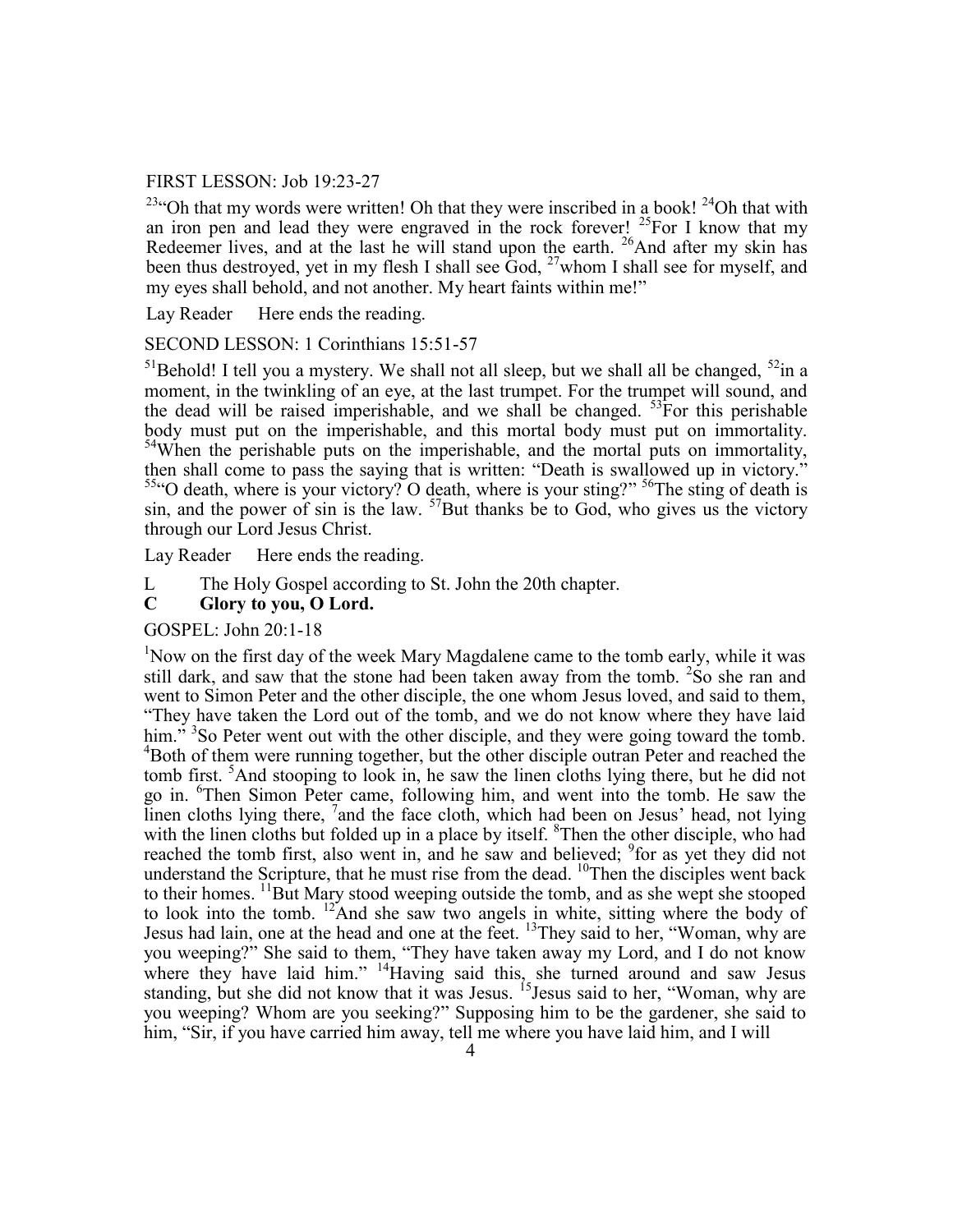take him away." <sup>16</sup>Jesus said to her, "Mary." She turned and said to him in Aramaic, "Rabboni!" (which means Teacher).  $17$  Jesus said to her, "Do not cling to me, for I have not yet ascended to the Father; but go to my brothers and say to them, 'I am ascending to my Father and your Father, to my God and your God.'" <sup>18</sup>Mary Magdalene went and announced to the disciples, "I have seen the Lord " — and that he had said these things to her.

L The Gospel of the Lord. **C Praise to you, O Christ.**

MESSAGE Stoop, See, and Believe Micah Nguyen

SPECIAL MUSIC I Know That My Redeemer Lives Jan Huffman and Sonya Mulkey

NICENE CREED (Romans 10:9-10)

- L Let us confess our faith
- **C We believe in one God, the Father, the Almighty, maker of heaven and earth, of all that is, seen and unseen.**

**We believe in one Lord, Jesus Christ, the only Son of God, eternally begotten of the Father, God from God, Light from Light, true God from true God, begotten, not made, of one Being with the Father. Through him all things were made. For us and for our salvation he came down from heaven; by the power of the Holy Spirit he became incarnate from the virgin Mary, and was made man. For our sake he was crucified under Pontius Pilate; he suffered death and was buried. On the third day he rose again in accordance with the Scriptures; he ascended into heaven and is seated at the right hand of the Father. He will come again in glory to judge the living and the dead, and his kingdom will have no end.**

**We believe in the Holy Spirit, the Lord, the giver of life, who proceeds from the Father and the Son. With the Father and the Son he is worshiped and glorified. He has spoken through the prophets. We believe in one holy catholic\* and apostolic Church. We acknowledge one Baptism for the forgiveness of sins. We look for the resurrection of the dead, and the life of the world to come. Amen**

*\*Or, We believe in one holy Christian and apostolic Church.*

THE PRAYERS (1 Timothy 2:1-4)

L Let us pray for the whole people of God in Christ Jesus, and for all people according to their needs.

*After each portion of the prayers:*

L Lord, in your mercy,

#### **C hear our prayer.**

*The prayers conclude:* 

- L Into your hands, O Lord, we commend all for whom we pray, trusting in your mercy; through your Son, Jesus Christ our Lord.
- **C Amen**

5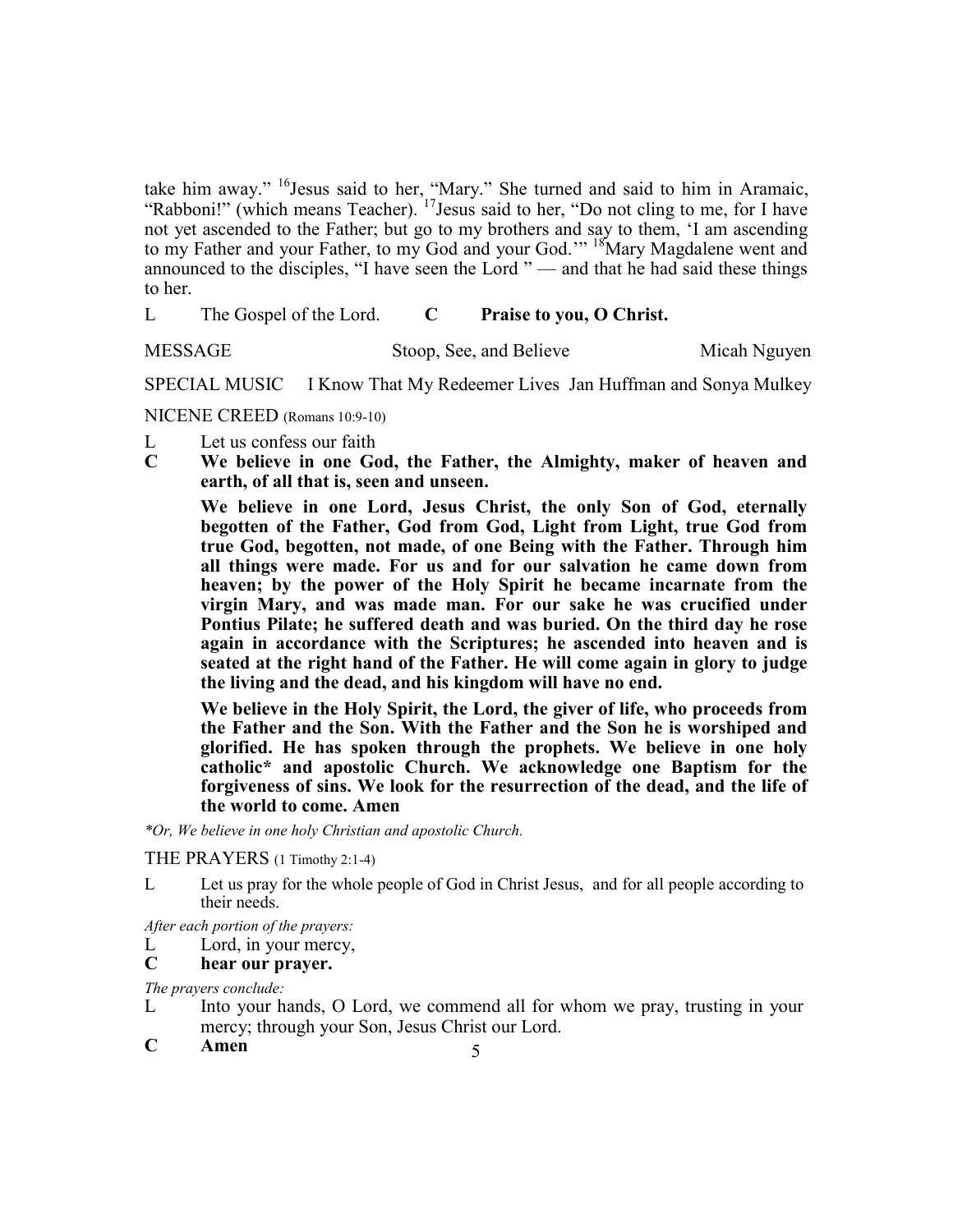#### THE LORD'S PRAYER (Matthew 6:9-13)

**C Our Father, who art in heaven, hallowed be thy name, thy kingdom come, thy will be done, on earth as it is in heaven. Give us this day our daily bread; and forgive us our trespasses, as we forgive those who trespass against us; and lead us not into temptation, but deliver us from evil. For thine is the kingdom, and the power, and the glory, forever and ever. Amen**

#### BENEDICTION (Numbers 6:22-27)

*The minister blesses the congregation, using this or another appropriate blessing.*

L The Lord bless you and keep you.

The Lord make his face shine on you and be gracious to you. The Lord look upon you with favor and  $+$  give you peace.

**C Amen**

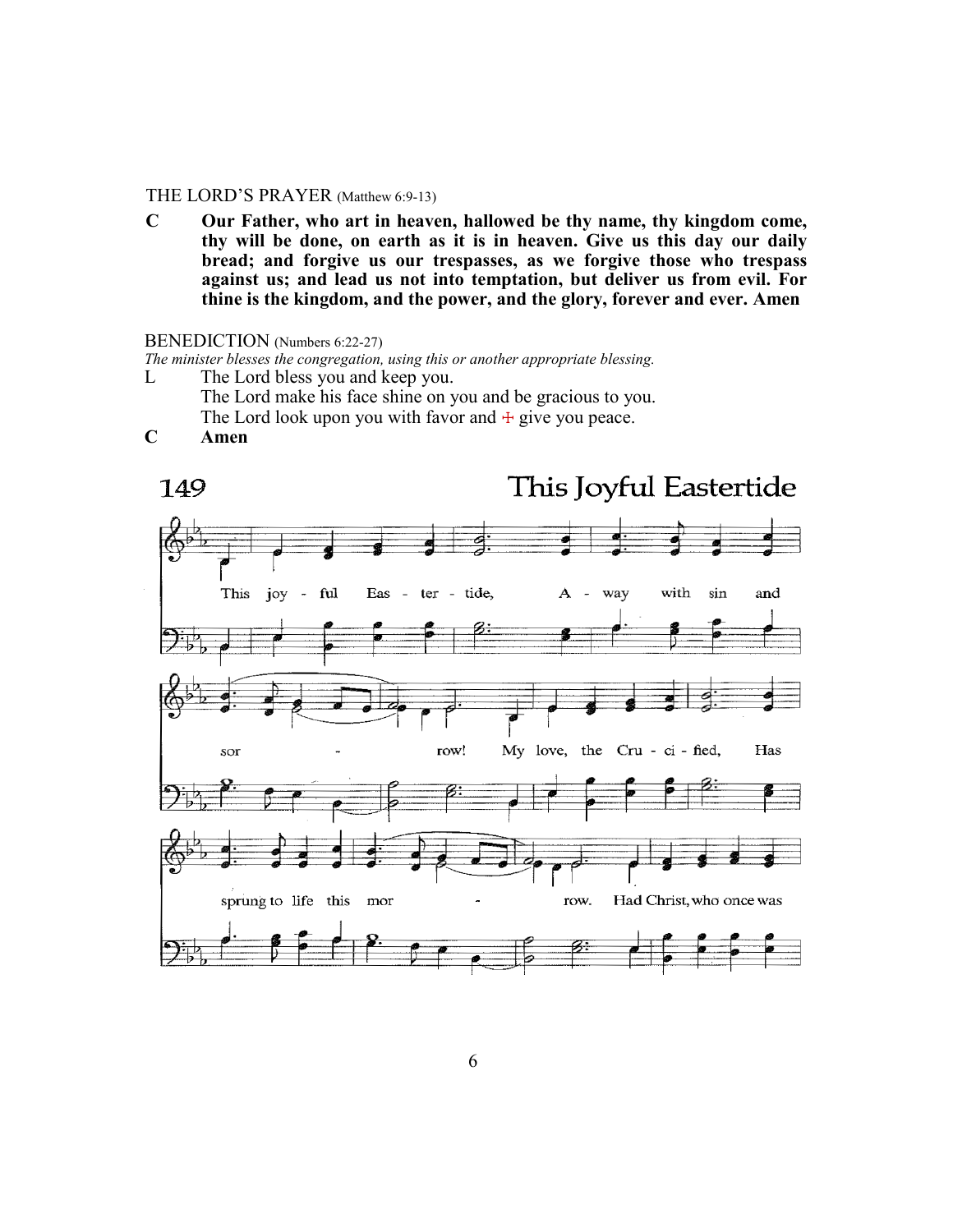

THE SENDING (Matthew 28:19)

*The minister may dismiss the congregation.*

- L You have been nurtured in Word now go therefore and make disciples of all nations
- **C Baptizing them in the name of the Father, Son and of the Holy Spirit.**
- L Union Lutheran Church you are sent!<br>C Amen, amen, amen
- **C Amen, amen, amen**

### **Next Week's Readings (April 24):** Acts 5:12-20 [21-32]; Psalm 148; Revelation 1:4-18; John 20:19-31

Lutheran Book of Worship (LBW) green hymnal With One Voice  $(WOV)$  blue hymnal Lutheran Book of Worship Setting 1 (pages 56-76) Augsburg Fortress [Copyrighted element(s)] [Copyright notice] Used by permission of Augsburg Fortress under license# SBL10475L. AF Liturgies License. Augsburg Fortress [Copyrighted element(s)] [Copyright notice] Used by permission of Augsburg Fortress under license# SBL10475H. AF Hymns License. CCLI License #20615971 & CCLI Streaming License #20615988 Sola Publishing (www.solapublishing.org), Sola Online Worship Resource Site Permission is granted to active subscribers for local congregational use.